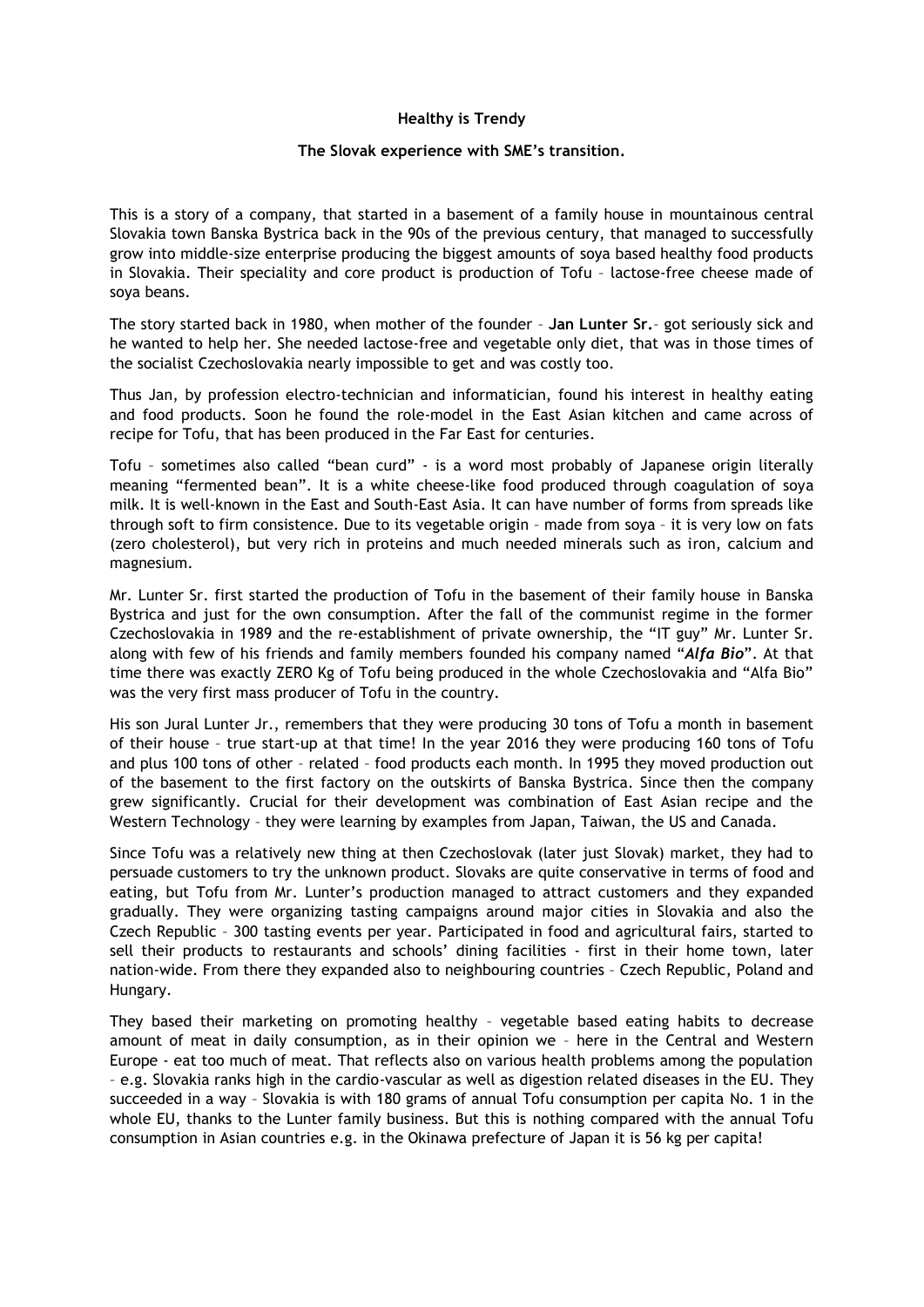Reaching the "western market" – understand the EU market was more complicated, because of higher food quality standards. That motivated them to increase quality checks, apply new quality standards, buy modern technologies - financed from the EU grants and thanks to that, they are currently successfully exporting their products to 9 EU countries.

The company grew from approximately 60 employees before 2004 to current 200 employees, with revenue of cca. 11 mil. EUR annually (fiscal year 2017), making it one of the biggest middle-sized companies<sup>1</sup> in the central Slovakia and very important employer in otherwise unemployment plagued region. The company also won and implemented number of EU projects – starting with the pre-accession SAPARD fund. Until today they have received five EU-funded projects that helped them with investing in new technologies and technical equipment – automatization and robotization of the production as well as in increasing quality of production.

Mr. Lunter Jr. remembers how they were awaiting Slovakia's joining of the EU (took place on 1.5.2004) with worries, because many fellow entrepreneurs in the food and agribusiness industries were painting dark picture how they all will get bankrupt due to higher quality standards, how nobody will be buying their products in the "older Europe" because they are unknown there and how the big food producing factories from the Western Europe will quickly consume markets of newly integrated countries and thus suffocate the local production. After years of adaptation to the needs of market Mr. Lunter Jr. is satisfied – not only his family company did not get consumed by a big international conglomerate. Quite the opposite. His products made it to new markets as far as -Belgium, Croatia, Slovenia, you can buy their products also in Bulgaria and Romania.

In the year 2012 the company underwent major – generational – change. The founder Mr. Jan Lunter Sr. stepped down as the director and passed the leadership of the company on his three sons, who took executional positions in the company. With the young blood came to the company also the new spirit and new dynamism. They changed the way of managing the company, invested a lot in expanding production capacities and new technologies. They acquired quality certifications ISO 9000 and ISO 22000 that is specially dealing with the system of management of the quality and safety of food products. They also acquired for the company quality certificate IFS Food. The company is Eco friendly, using only products from the sustainable agriculture and do not use GMO (genetically modified organisms).

Except for production of Tofu in various forms and types, they produce also fresh vegetable-based spreads. They don't use conservants or other chemicals - everything is of natural origin. The production of spreads made from Tofu or soya has gradually become the core business of the company. Currently they export mostly spreads. More than 50% of production is going for the export.

They also opened their own vegetarian Restaurants – one in Banska Bystrica and one in the Czech Republic and they have their own shop selling their products. Company managed to secure deals with the biggest chain stores in Slovakia and neighbouring countries. The modern image of the company is represented also by the web: [www.lunter.com](http://www.lunter.com/) that among other things features food blog and section with healthy recipes and tips.

And what has been the recipe for success in reaching the European market according to Mr. Lunter Jr.?

- Finding the niche product a speciality produced locally that quickly became famous because of its quality.
- Quality is of crucial importance, in the food industry this is twice as important. Nothing is easier than to lose trust of customers due to quality problems. They have invested a lot in quality management and food safety as well as in ecological and sustainable production, plus supporting local producers of soya beans.
- Especially at the beginning of the development of the business being steadfast and trust in own product is important!

**<sup>.</sup>** 1 - According to the Slovak legislation, SME is a company up to 250 employees and/or up to 50 mil. EUR of annual revenue.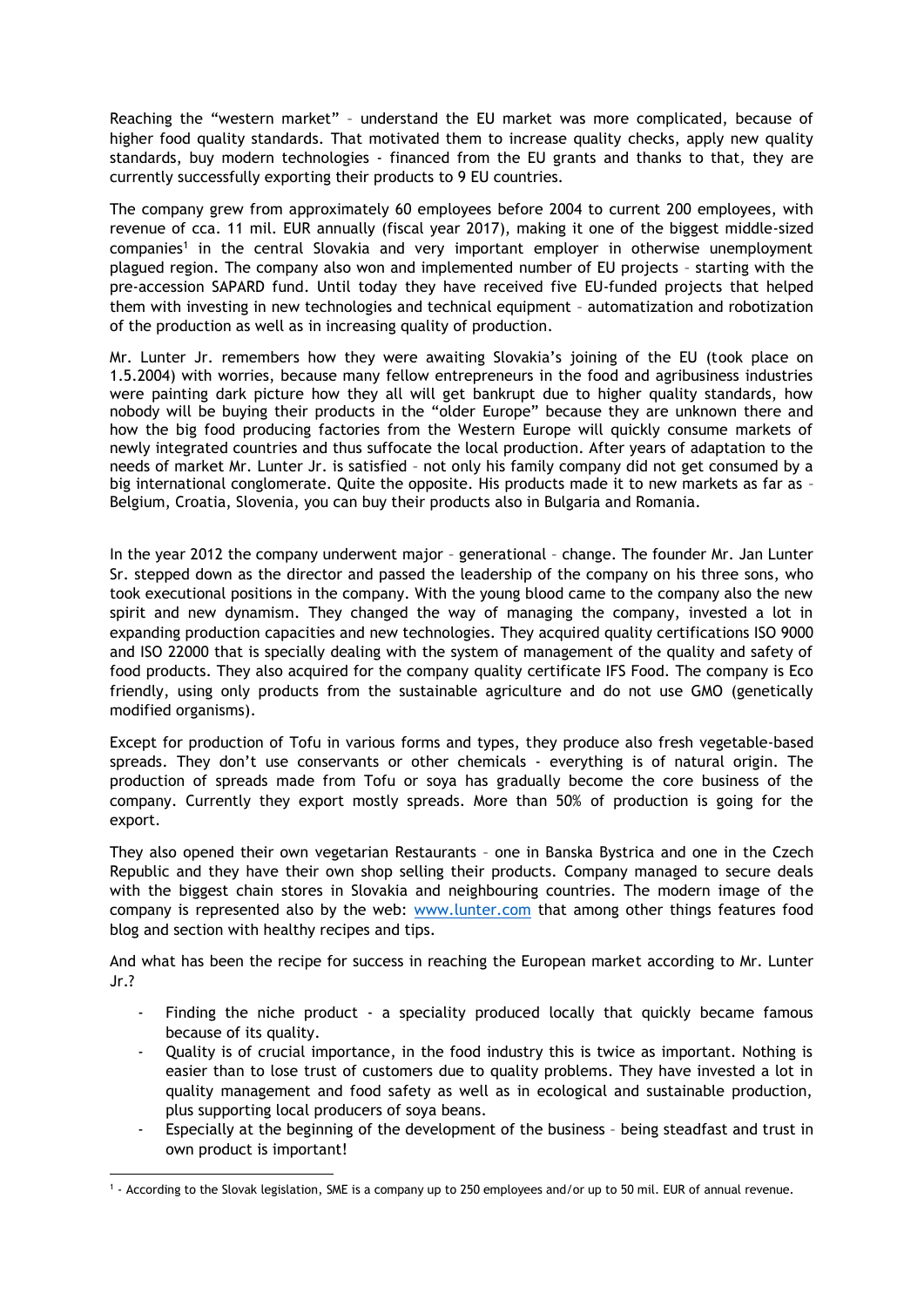- Marketing is of great importance too as they have introduced brand new product at that time Czechoslovak market, they had to persuade conservative consumers to try it. Hence, they have invested a lot in promoting their products through food presentations everywhere - in chain stores, restaurants, at food and agri fairs...
- For them the stepping stone to penetrate to bigger markets of the Western Europe (even prior joining the EU) was the expansion to the Czech market first, which they knew very well through personal contacts and proximity. The Czech customers were also better acquainted with Tofu.
- After joining the EU, they used effectively the EU funds in order to develop the company, invest in new technologies and equipment that in turn gave them edge in terms of quality as well as quantity. If they would have lacked in quantity, they could have not supply the big chain stored in Slovakia and Czech Republic, plus exporting elsewhere in the EU.
- Western Europeans are keen in healthy eating and food and the trend has spread to the Central Europe too. This opens possibilities for those producing Bio and Eco and special healthy products. Lunters' products are lactose-free and very low on fats and oils – all those they use are of plant origin and cholesterol free.
- Slovakia's accession to the EU helped them a lot too. Apart from the funds, it opened them access to the big European market with less bureaucratic hurdles. Very important was also joining the Euro-zone.

One last advice from the founder of the company Lunters', motivation of their business has always been: "the love for the family"!

## **By Ján Cingel, European Neighbourhood Programme, GLOBSEC Policy Institute**

**This text is part of the "SMEs' Training Toolkit" used within the Project "Georgia on European Way: Creation of Effective Model for DCFTA and SME Strategy Implementation".** The project is supported from the **European Neighbourhood Instrument**. Photos – courtesy of the company Lunter.